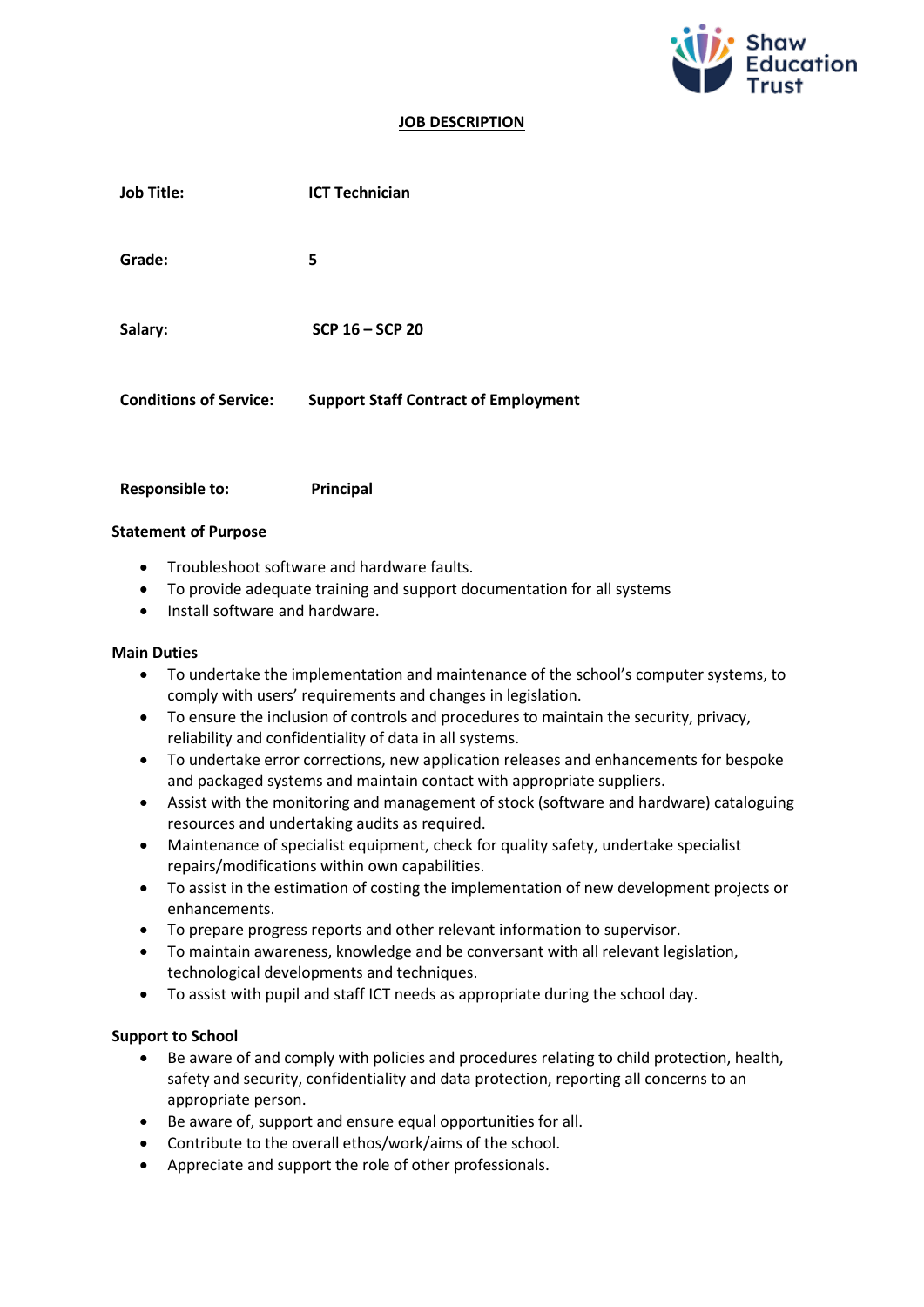

- Attend and participate in relevant meetings as required.
- Planning and prioritising workload

# **Professional Accountabilities**

- Participate in training, other learning activities and performance development as required.
- Recognise own strengths and areas of expertise.

## **Safeguarding**

• Promote and safeguard the welfare of children and young persons you are responsible for or come into contact with.

#### **People Management**

- To comply and engage with people management policies and processes.
- Establish constructive relationships and communicate with other staff, agencies and professionals.
- Attend and participate in regular meetings.

#### **Equalities**

• Ensure that all work is completed with a commitment to equality and anti-discriminatory practice, as a minimum to standards required by legislation.

#### **Climate Change**

• Delivering energy conservation practices in line with the Trust's corporate climate change strategy.

## **Health and Safety**

• Ensure a work environment that protects people's health and safety and that promotes welfare and which is in accordance with the Trust's Health and Safety policy

#### *Note*

*The job holder will be expected to undertake any other duties which are not specifically listed but are within the remit, responsibility and accountability of the job.*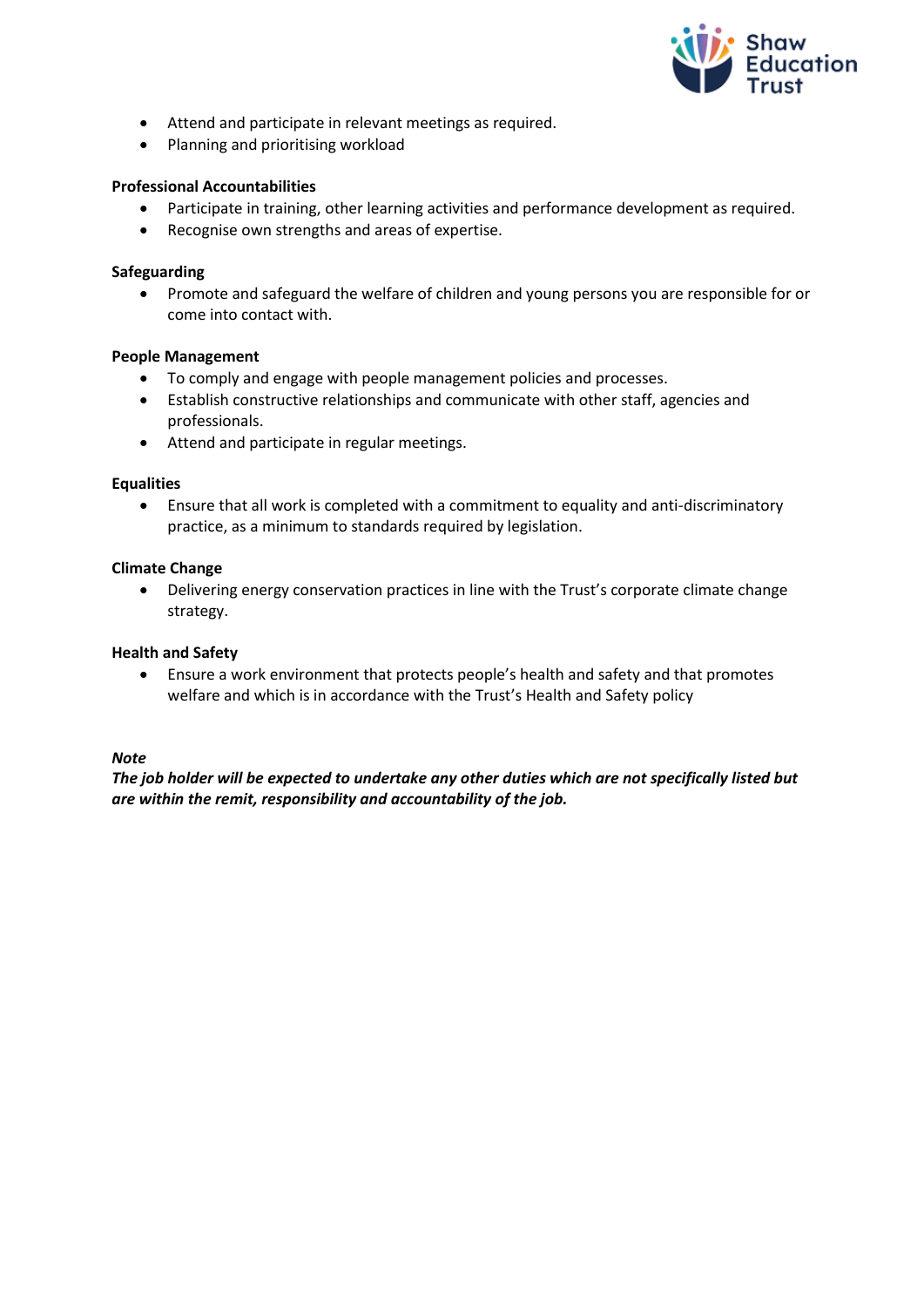

# **Person Specification**

| <b>Minimum</b><br><b>Criteria</b><br>for Two<br>Ticks <sup>*</sup> | <b>Criteria</b>                                                                              | <b>Measured</b><br>by<br>APP/I/ASS |
|--------------------------------------------------------------------|----------------------------------------------------------------------------------------------|------------------------------------|
|                                                                    | <b>Qualifications</b>                                                                        |                                    |
|                                                                    | NVQ Level 2 for practitioners or equivalent qualification or                                 | APP/I                              |
|                                                                    | experience in relevant discipline                                                            |                                    |
|                                                                    | Good numeracy and literacy skills (GCSE Maths)                                               |                                    |
|                                                                    | <b>Experience &amp; Skills</b>                                                               |                                    |
|                                                                    | Experience of working in an ICT environment.                                                 | APP/I                              |
|                                                                    | Working in local authority/education environment is desirable<br>but not essential           |                                    |
|                                                                    | Knowledge                                                                                    |                                    |
|                                                                    | Good understanding and ability to use relevant technology.                                   |                                    |
|                                                                    | Ability to work constructively as part of a team.                                            |                                    |
|                                                                    | Good communication skills                                                                    |                                    |
|                                                                    | Ability to relate well to children and adults.                                               |                                    |
|                                                                    | A good, working knowledge of current computer operating                                      |                                    |
|                                                                    | systems.                                                                                     |                                    |
|                                                                    | Good organisation, planning and prioritisation skills.                                       |                                    |
|                                                                    | Methodical with good attention to detail.                                                    |                                    |
|                                                                    | <b>Behavioural Attributes</b>                                                                |                                    |
|                                                                    | Customer focused.                                                                            | APP / I                            |
|                                                                    | Has a professional and respectful approach, which                                            |                                    |
|                                                                    | demonstrates support and shows mutual respect.                                               |                                    |
|                                                                    | Can demonstrate active listening skills.<br>٠                                                |                                    |
|                                                                    | Takes responsibility and accountability.                                                     |                                    |
|                                                                    | Committed to the needs of the pupils, parents and other<br>stakeholders.                     |                                    |
|                                                                    | Demonstrates a positive attitude including suggesting solutions,                             |                                    |
|                                                                    | participating, trusting and encouraging others and achieving<br>expectations.                |                                    |
|                                                                    | Is committed to the provision and improvement of quality<br>٠                                |                                    |
|                                                                    | service provision.                                                                           |                                    |
|                                                                    | Is adaptable to change/embraces and welcomes change.                                         |                                    |
|                                                                    | Is enthusiastic and decisive.                                                                |                                    |
|                                                                    | Communicates effectively.                                                                    |                                    |
|                                                                    | Has the ability to learn from experiences and challenges.                                    |                                    |
|                                                                    | Is committed to the continuous development of self and others                                |                                    |
|                                                                    | by keeping up to date and sharing knowledge, encouraging new                                 |                                    |
|                                                                    | ideas, seeking new opportunities and challenges, open to ideas<br>and developing new skills. |                                    |